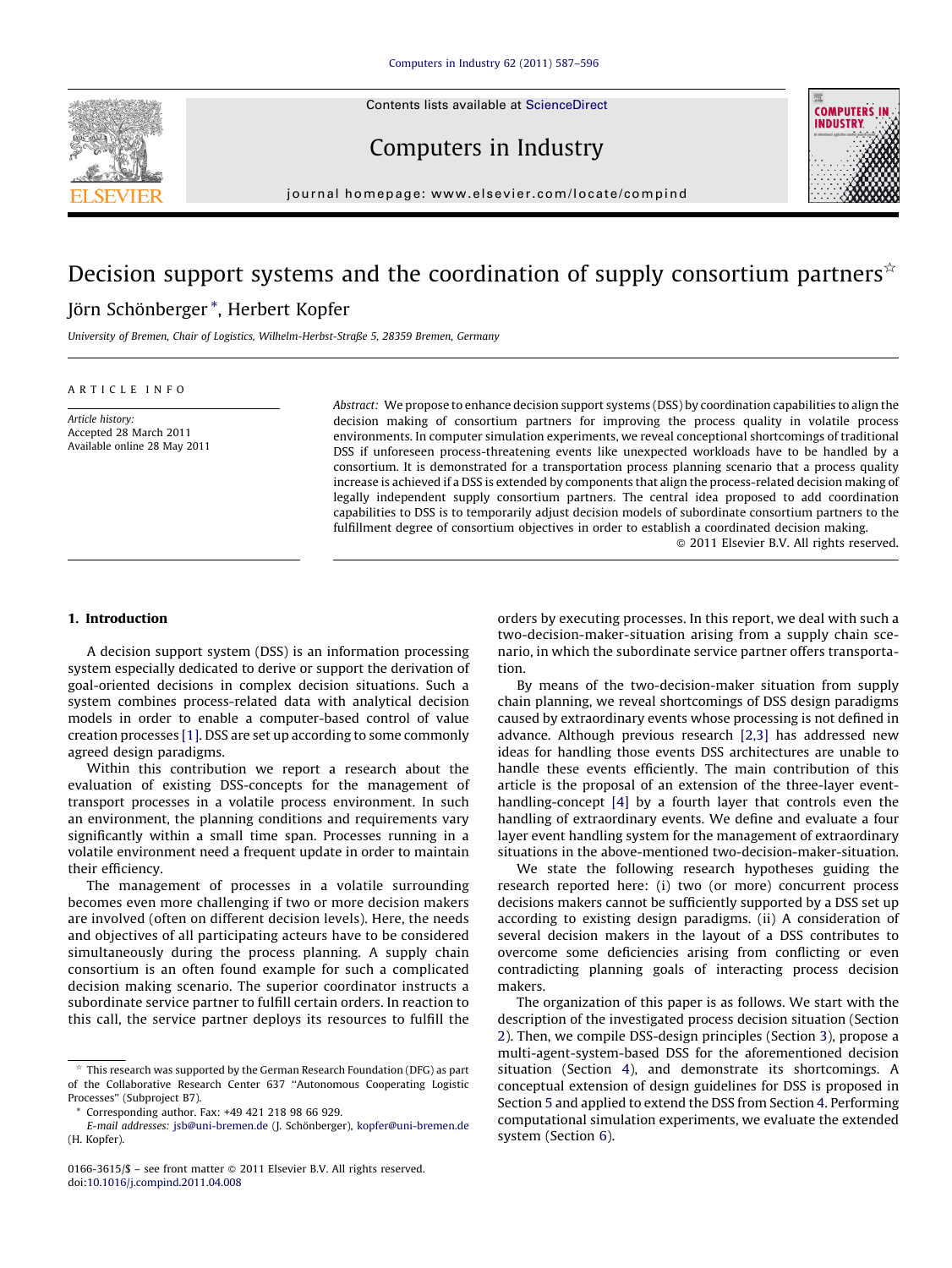#### <span id="page-1-0"></span>2. A dynamic transport process planning problem

We start with the description of the derivation of transport processes from customer demand in a supply consortium (Subsection 2.1). Then we introduce a specific transport process challenge (Subsection 2.2) and discuss the need for a coordinated decision making in a supply consortium (Subsection [2.3](#page--1-0)). An online optimization model for the investigated scenario is proposed (Subsection [2.4\)](#page--1-0).

### 2.1. Transport process planning in a supply chain scenario

A supply chain consortium is a collaboration of independent companies that set up, maintain and operate a value creation chain contributing their specific knowledge and resources to the value creation processes. Due to the spatial scatter of the value creating locations (plants, storages, and customers) excessive transport of raw materials, semi-finished or finished goods has to be carried out. A freight forwarding company is the partner within the consortium that is responsible for configuring the necessary transport processes and deploying the accessible transport resources (trucks or external and booked capacities).

The derivation of profitable and reliable transport processes from customer demand is figuratively presented in Fig. 1. It is a realization of the hierarchical planning idea [\[5,6\].](#page--1-0) Initially, customers of the consortium specify their supply demand towards the coordinator. The coordinator derives internal orders and reserves capacities at the consortium partners. Especially, the fleet manager receives transportation orders. This order specification implies a decision problem because the fleet manager has to derive transportation requests and to decide about the setup (or update) of transportation processes for fulfilling the requests. A fleet manager decides about the deployment of own trucks or external resources provided by logistic service providers (LSPs). The execution of the transportation processes leads to the fulfillment of the orders given to the fleet manager so that the necessary flow of goods between the value creation locations is executed. This finally contributes to the customer demand fulfillment.

### 2.2. A transport process planning challenge in a supply chain

We assume that the supply consortium coordinator has agreed a contract with a customer. This customer specifies demand and submits this demand un-regularly and at unpredictable times to the coordinator. Immediately after the reception of the demand, the coordinator specifies the consortium orders and injects the generated orders into the order pools of the involved service agents.

The coordinator receives customer demands continuously over time. He generates orders from the customer demands and the



resulting requests are to be executed by the transport providing partner. A reception of additional requests triggers a process revision to incorporate the additional requests into the so far followed transport processes. The process-planning problem of the fleet managing agent is therefore a dynamic decision problem [\[7\],](#page--1-0) which is solved in online fashion, e.g. a process revision is carried out in an event-driven fashion in response to the additionally submitted requests. Consequently, a sequence of concatenated decision problem instances  $P_i$  is stated. Each instance is formulated as a static and deterministic mathematical optimization model (all relevant data at the re-planning time  $t_i$  are assumed to be known). Solving such a model means to find the most profitable process decisions for the transport operations considering the so far actually known planning data.

A release of one or more additional requests initiates the revision of the so far constructed routes for the own vehicles. If needed some requests are excluded from the routes of the own vehicles and forwarded to an LSP. A re-assignment of requests formerly given away to an LSP to an own vehicle is impossible.

The fleet managing agent receives a certain amount as budget from the coordinator for covering all expenses associated with the transport order fulfillment. From this budget he has to pay his costs for fulfilling the necessary transport orders (travel expenditures and fees to be paid for subcontracted shipments). The difference between the overall budget and the request fulfillment costs remains as surplus at the fleet managing agent.

A service degree is fixed in the contract agreed between the coordinator and the fleet manager, e.g. a given percentage  $p^{target}$  of the customers' transport demand has to be fulfilled within the customer-specified time restrictions. At a certain time t, there are  $f_t$ requests whose completion times (already realized or scheduled) fall into the period  $[t - 500, t + 500]$  (moving time window). Among these  $f_t$  requests the number of  $f_t^{\,punc}$  requests is completed (or expected to be completed) within the previously agreed time windows. The current process punctuality rate  $p_t$  is defined by  $p_t := (f_t^{punc})/(f_t)$  (representing the current reliability of the transport system). When the quotient  $p_t$  does not fall below the threshold value  $p^{target}$  the reliability requirement is met. This quote can be explained as follows: Each demand comprises goods necessary to keep the production processes at the customers' factories running and goods used to build up security stocks. The first kind of goods must be provided in time while the second kind of goods can be delivered later without causing corruption on the running production processes. In a high quality (HQ) period the requirement for the least punctuality is fulfilled ( $p_t \geq p^{target}$ ) but in a low quality (LQ) period the required punctuality rate is not attained  $(p_t < p^{target})$ .

For the reason of simplicity, we assume that each transport order is an executable task and it is converted 1:1 into a transportation request and added to the request pool of the fleet managing agent. A request instructs a transport resource to visit a given location during a customer specified time window. Examples in which such a kind of request occurs are related to situations in which a large number of small-sized packages are loaded at the beginning of a day-trip so that packages (like spare parts) can be delivered to a large number of customers without the necessity to re-visit a loading berth. Other applications are the collection of used consumable items (collection of used laser or ink-cartridges during office-hours) and the dispatching of service crews or repairmen [\[8\]](#page--1-0). For a summary of further related scenarios we refer to [\[9\].](#page--1-0) If the number of additionally released requests temporarily increases so high that it is not possible to serve the additional requests immediately, then a workload peak occurs.

Whenever an additional request corrupts the execution of the so far followed processes a process revision (re-planning) becomes Fig. 1. Transport process planning scheme. The exercisary. The arrival times at some customer sites may be